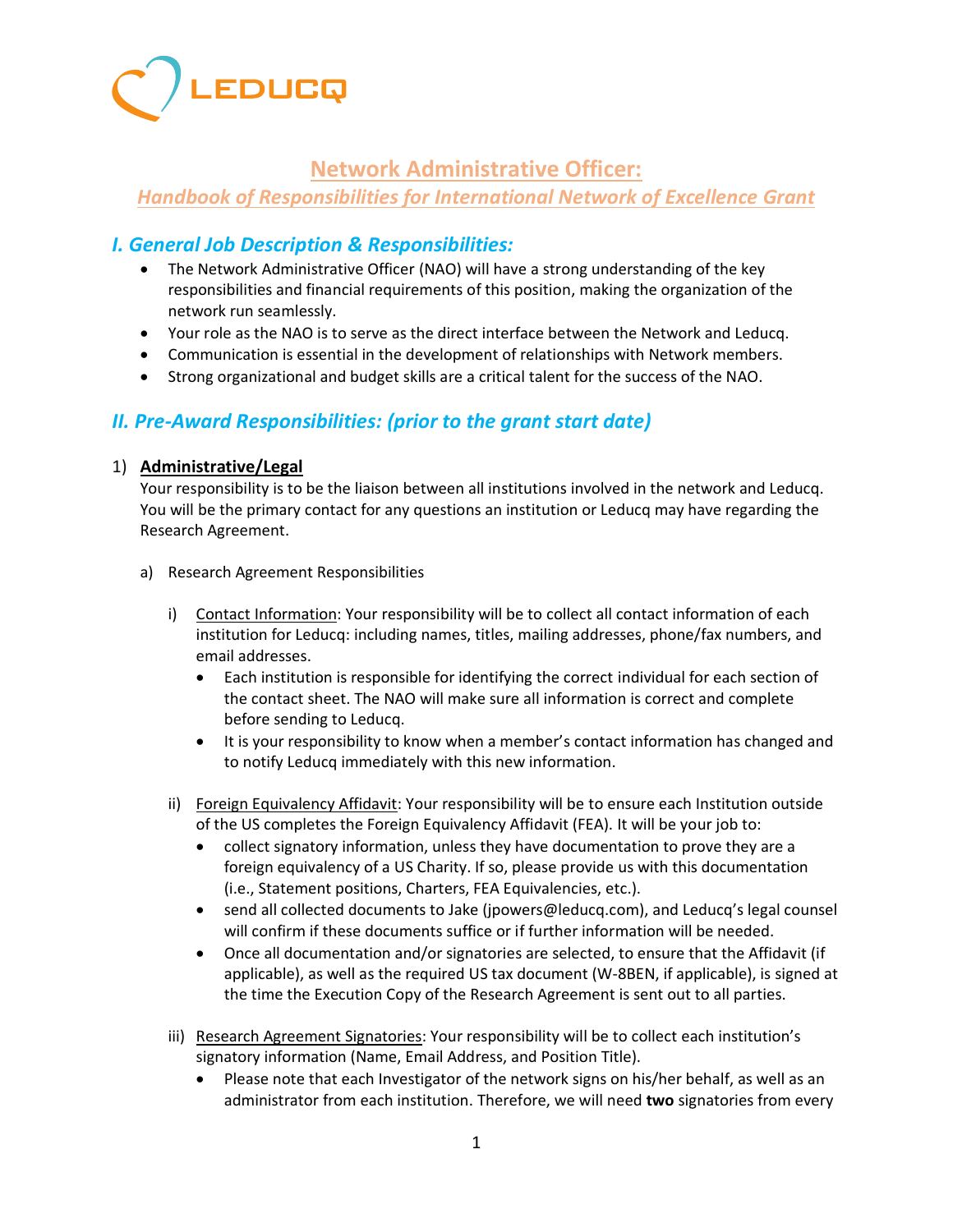

institution.

- It is also important to note that signatories may or may not be different than each Contact person mentioned in Section 1ai. This designation will be solely at the institution's discretion.
- Each signatory must hold the authority to legally sign on behalf of their institution for up to \$2 million (USD), and a total of \$7.5 million (USD) in 5 years.
- It is your responsibility to make each institutional correspondent aware that the document will go directly to the signatory's provided email address and it is the institution's responsibility to inform each signatory of this.
- iv) Deadlines: You will be notified about deadlines throughout the Research Agreement process through timely email communications sent out by Leducq. Once received, it is your responsibility to stay aware of these deadlines, and help follow up with any institutions, signatories, etc. lacking in their ability to complete each task on or before the requested date.
	- It is suggested to add these deadlines to your calendar for easy access to each due date throughout the process.

## **2) Financial**

#### **Budget Development**

You will be responsible for the coordination and submittal of the 5-Year Budgets. Using the Budget Template and directions provided in the Research Agreement (or on the Leducq website), the following two budgets are required:

1. **Global Budget** - List the amounts in USD and local currency budgeted to each institution.

2**. Investigator Budget** - Using the exchange rates provided in the Research Agreement, list the budgeted amounts for each institution/investigator in the local currency and USD.

Please note the following:

- Leducq requires that networks hold back \$500,000 of the \$7,500,000 grant so that these funds can be allocated later in the term. Therefore, you should only make budgetary commitments of \$7,000,000. For purposes of completing the budget, please include the \$500,000 holdback in the "Other Expenses"category in Year 4 of the Lead Coordinator's budget.
- The network budget submitted at the time of the application can be revised at this stage, should the network wish to make changes. Any large-scale changes (representing more than 20% of an institution's annual budget) should be discussed in advance with Leducq.

#### **Funding Period Table**

Your budget submittal also includes the completed Funding Period Table found in Section 5.3 of the Research Agreement. The amounts should align with the totals in the budget. The amounts need to be calculated as a percentage of a year, with the start date of January 1.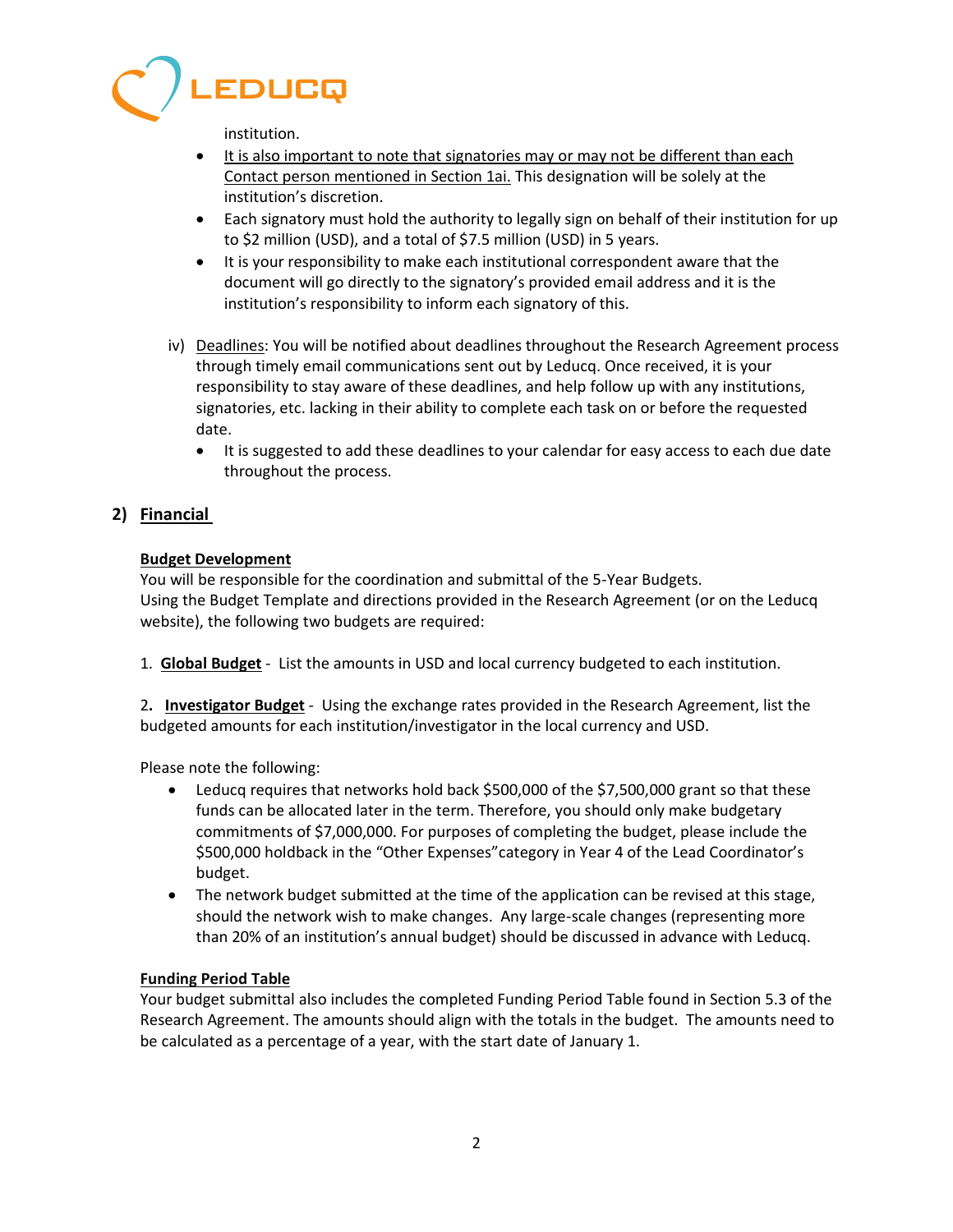# EDUCQ

# *III. Post-Award Responsibilities: (during the 5-year grant period and no-cost extension period)*

## 3) **Scientific/Research**

There are scheduled, mandatory reviews of each network. Likewise, there are mandatory progress reports that must be submitted. In conjunction with the Lead Coordinators, you will compile the following network progress reports and submit them by the due dates below:

- a) Initial Term Progress Report:  $1^{st}$  Year Review, approximately 14 months after the start date of the grant.
	- *Due at least 30 days prior to the Initial Review*
- b) Midterm Progress Report: Midterm Review, approximately 2.5 years after the start date of the grant.
	- *Due at least 30 days prior to the Midterm Review*
- c) 4<sup>th</sup> Year Progress Report: no corresponding formal review process
	- *Due within 30 days after the 4-year anniversary of the grant*
- d) Final Progress Report: no corresponding formal review process
	- *Due within 90 days after the conclusion of the grant*
- e) No Cost Extension (NCE) Report: no formal review process
	- *Due within 30 days after the end of the NCE*

Templates for the Progress reports may be found on our website, [https://www.fondationleducq.org/international-networks-of-excellence-how-to-apply/policies](https://www.fondationleducq.org/international-networks-of-excellence-how-to-apply/policies-documents/)[documents/](https://www.fondationleducq.org/international-networks-of-excellence-how-to-apply/policies-documents/)

## 4) **Financial**

a) Quarterly Reporting

The Quarterly Invoices and Billing Charts are due *within 90 days* of each calendar quarter. Each member institution should send the Quarterly Invoice and Billing Chart directly to you for approval. Quarterly invoices and Billing Charts should **not** be mailed to LFCR at the Houston office.

Your responsibility is:

- 1. to collect the invoices and billing charts from each institution in the Network.
- 2. to obtain a signature from the appropriate coordinator indicating approval of each invoice.
- 3. to remit to Eileen Durand, Financial Officer and Grants Administrator for payment at [edurand@leducq.com.](mailto:edurand@leducq.com)

Quarterly Invoices must:

- 1. clearly identify the individual Institution where charges were incurred.
- 2. Include the following "Bill to" address: Leducq Foundation for Cardiovascular Research, 820 Gessner, Suite 800, Houston, Texas 77024.
- 3. be distinctly numbered, dated, and include your grant number (e.g., 22CVD01).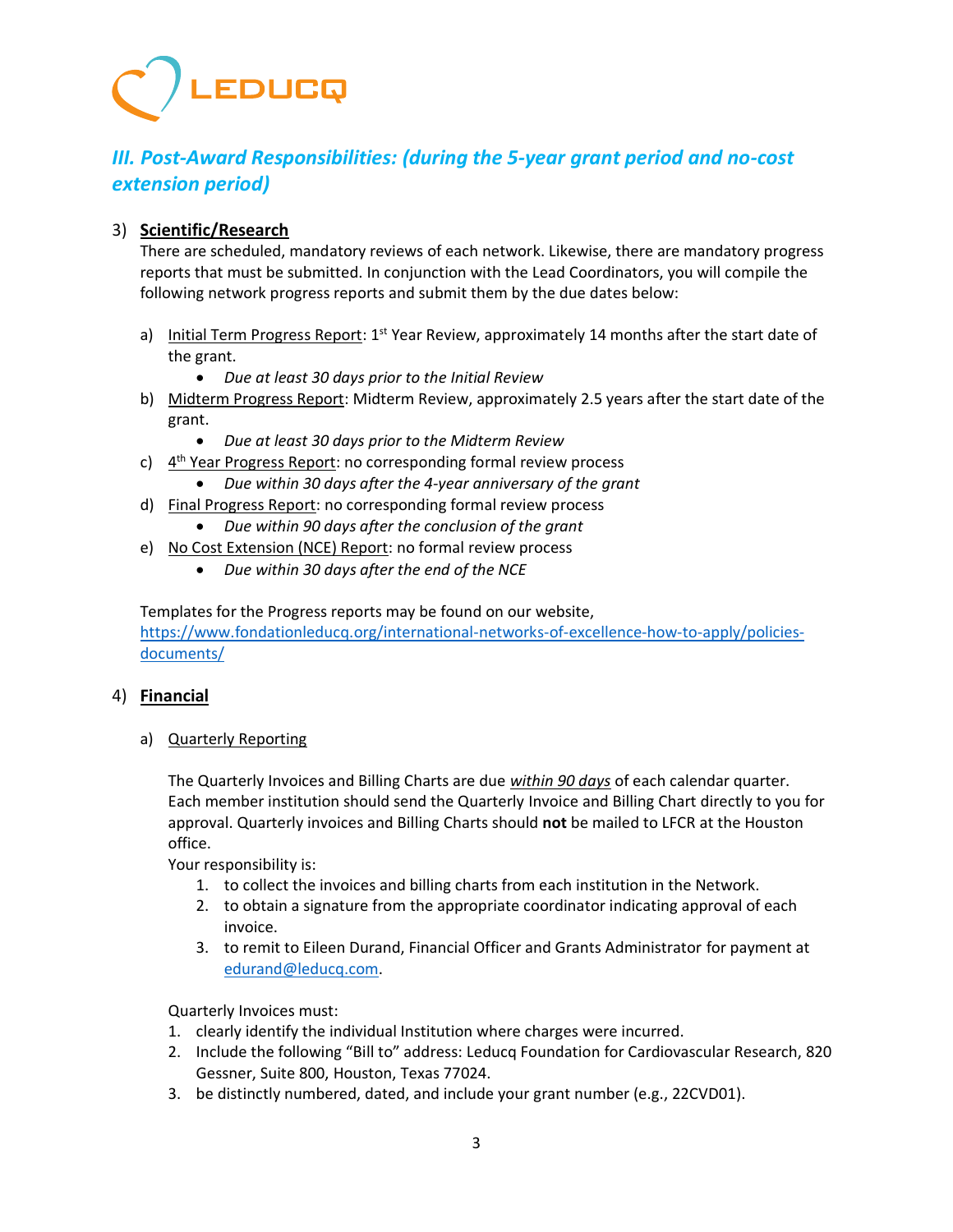

- 4. state the total Actual Expenses for the quarterly reporting period, in the local currency.
- 5. provide detailed and up-to-date wiring instructions, including the account holder and number, and IBAN, SWIFT/BIC, transit codes or Fed Fund eligible ABA (not ACH payment), as applicable.
- 6. be signed by the institutional financial officer.

Billing Charts must:

- 1. be completed and attached to each Quarterly Invoice, using our billing template.
- 2. be created for each calendar year under the Research Agreement.
- 3. include the original annual budget, or revised budget if applicable, in the 'Annual Budget' column.
- 4. include any previous year's unspent or overspent amounts in the 'Carryover' column; these Carryover amounts are then added to the 'Annual Budget' to determine the 'Total Budget Available' column.
- 5. report actual expenses incurred for the quarterly reporting period in the 'Year XX, Quarter x' column, not the budgeted amount. The total must agree exactly with the total on the Quarterly Invoice.
- 6. attach a copy of the invoice for any equipment purchase greater than \$10,000 and/or for any subcontractor services. This expense should also be separately itemized on the institution's quarterly invoice.

## b) Carryovers

- Unspent Funds from any year may be carried forward to the subsequent year(s).
- *The network will not automatically lose unspent funds.*
- The carry forward amount should be included on the Billing Chart as a separate column as described in the billing chart procedures above.
- The total amount of the carry forward can be reallocated at the discretion of the Lead Coordinators.

### c) Budgets

- Budgets can be revised at any time during the term of the research agreement, at the discretion of the Lead Coordinators.
- Budget revisions typically happen at the mid-term review, when coordinators are expected to discuss funding allocations for Year 4 and Year 5 of the agreement.
- We do require *prior* Leducq approval for budget revisions:
	- 1. if it materially affects the Research Project or any of the Investigator Research at a Member Investigator Institution, *and*
	- 2. if it involves changes of greater than 20% of the annual aggregate Investigator Budgets at a Member Institution
- Leducq must be notified in writing if any Investigator will exceed the applicable Investigator Budget by greater than 5% for any Funding Period.
- d) Progress Reports and Reviews
	- Leducq will review the Network's performance during the term of the Research Agreement.
	- These reviews require a Progress report to be submitted by the Lead Coordinators that includes a Financial Report that compares actual spending to budgeted spending.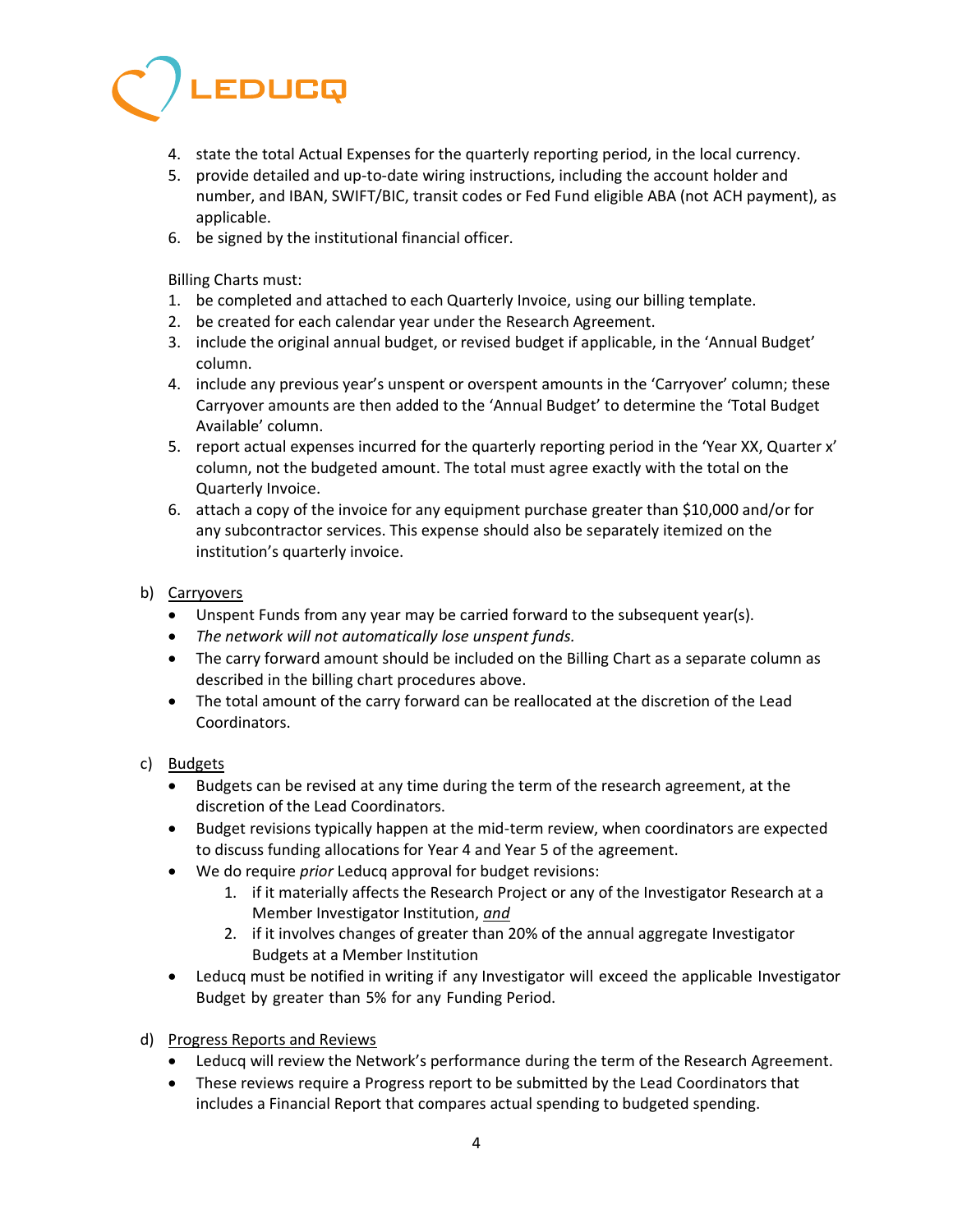

- Each Institution will submit a Financial Report with respect to its Investigator Budget.
- The Financial Report will be certified by an officer of the Institution or its certified public accountant.
- Please note Progress Reports from Section 3a through 3d shall be accompanied by a financial report (NCE does not require a budget report)

### e) No Cost Extensions

- The Network may request a one-time, 12-month no-cost extension.
- The Network should make this request 6 months prior to your original termination date.
- The request should be in writing to Leducq and include a projected budget for use of the remaining funds during this extension period.
- A template for the request may be found on our website: <https://www.fondationleducq.org/wp-content/uploads/2021/03/Template-NCE-request.pdf>

## f) Audits

- Leducq may perform a financial audit of the Network participants' books and records, as agreed to in the Research Agreement.
- The purpose of the audit is to verify compliance with the terms and conditions of the Research Agreement and that funding is being used only for the Leducq Research Project.
- Your responsibility will be to collect from each institution of your network any requested documentation for an audit.

Please also visit our website<http://fondationleducq.org/> which is a useful tool and includes our standard billing and progress report templates.

## 5) **Administrative/Legal**

- a) Relocations: If an Investigator relocates to another institution, or if an Investigator is added to a Network
	- i) It is your responsibility to provide:
		- Leducq with all updated information regarding their new institution (including Institution title, effective change date, updated email address, contact information, etc.)
		- A signed addendum provided by Leducq establishing institutional change and forfeit of responsibilities from the previous institution.
		- Updated budgetary information